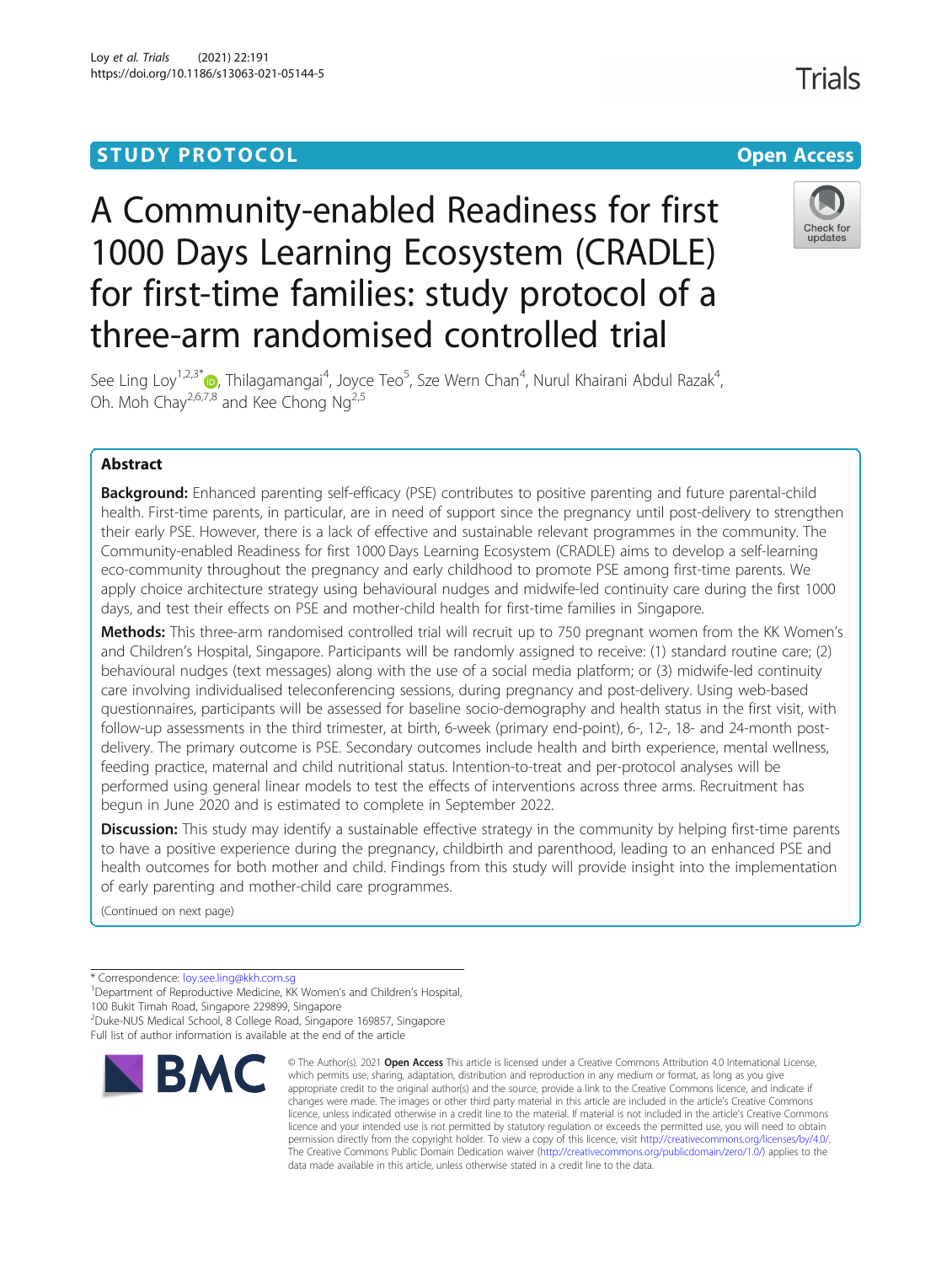(Continued from previous page)

**Trial registration:** ClinicalTrials.gov [NCT04275765](https://clinicaltrials.gov/ct2/show/NCT04275765?term=NCT+04275765&draw=2&rank=1). Registered on 19 February 2020.

Keywords: Choice architecture, First-time parent, Midwife, Nudge, Randomised controlled trial, Self-efficacy

#### Background

The "Developmental Origins of Health and Disease (DOHaD)" paradigm underlies the influences of earlylife environment on health and disease development over the lifespan [[1,](#page-8-0) [2](#page-8-0)]. Strong evidence in humans have shown optimal nurturing during pregnancy and after delivery for both mother and child, which are critically important to build an optimal foundation for subsequent long-term maternal-child health [[3](#page-8-0), [4](#page-8-0)]. These involve ensuring an optimal psychological and physical health across the pregnancy, lactation and early childhood, as covered by the window of the first 1000 days of life, i.e. 280 days of gestation plus 730 days of the first two postnatal years [[5\]](#page-8-0). The DOHaD or the first 1000 days concept is not just about academic science, but also about education, policy making and everyday practice for individuals [[3](#page-8-0)]. However, to date, most recommendations for pregnant women and young children have yet to take long-term health consequences of early life condition into account [\[4](#page-8-0)].

Mental wellness and nutrition, serve as the key components in the psychological and physical health. With the onset of pregnancy, there is a great need to ensure that expectant parents are mentally and physically well prepared to cope with the developing pregnancy, the childbirth and the new life with their babies [[6\]](#page-8-0). On top of building a nurturing environment, this paves the way to promote and enhance early parenting self-efficacy (PSE), as evidenced by the positive link between prenatal mental wellbeing and PSE [[7\]](#page-8-0). PSE, defined as parents' belief in their ability to perform the parenting role successfully [\[8](#page-8-0)], has emerged as an important clinical target for intervention due to its impact on parent and child wellbeing [\[9](#page-8-0)]. High PSE is related to effective parenting [[10\]](#page-8-0) and great parental competency [\[11](#page-8-0)]; low PSE appears to be a salient risk factor of parental depression [[12,](#page-8-0) [13\]](#page-8-0) and is closely linked to long-term harm in child physical and mental development [\[14](#page-8-0)–[16\]](#page-8-0). Improving early PSE is thus important towards building a healthy environment for children and for parents, promoting long-term positive health outcomes.

Bandura summarised several factors that could impinge on PSE, including the lack of social support, parental depression, and temperamentally difficult infant and child health problems [\[17\]](#page-8-0). This is particularly relevant to first-time families where low PSE is often seen among first-time parents [\[18](#page-8-0)]. Specifically, first-time mothers tend to experience difficulties and are vulnerable to emotional distress due to the uncertainties, maladjustments and new challenges faced, including antenatal requirements/demands, intense lifestyle changes, adaptation as a new parent, physical and financial burden, during both pregnancy and postpartum periods [\[19](#page-8-0)–[21\]](#page-8-0). The lack of experience, knowledge and skills in antenatal care, childbirth, breastfeeding, infant care and coping strategies have placed them in great needs to acquire social and professional supports [\[6,](#page-8-0) [22](#page-8-0), [23\]](#page-8-0). This highlights the importance of having an engaged effective support for these first-time mothers since the onset of pregnancy to promote their self-efficacy in parenting.

In this digital era, though first-time expectant parents could receive much information via the internet, parental education offered by health care professionals remains relevant due to the need of a trustworthy source of information that can be relied on [[24\]](#page-9-0). Delivery of education through midwives during the antenatal and postpartum periods has shown to be useful, making those parents felt supported and prepared for parenting [[24](#page-9-0)–[26](#page-9-0)], with an increased PSE reported [\[27\]](#page-9-0). As reviewed, midwife-led continuity care starting from pregnancy until early parenting period has been associated with positive maternal outcomes and parents' satisfaction [[28\]](#page-9-0). Importantly, the resulted positive maternal outcomes had contributed to reduced health care cost [[29\]](#page-9-0). Unfortunately, in Singapore, there is no midwifeled continuity care service to help first-time parents in gaining positive parenting experience and building PSE. To scale up the service to make it accessible to people, community-based midwifery care is required.

A simple, cost-effective approach which has shown positive effect on parenting is the provision of parental education by health care professionals through digital platforms. A recent web-based psychoeducational intervention over 6 months post-delivery has shown to improve PSE, reduce postnatal depression and enhance social support among first-time mothers in Singapore [[30\]](#page-9-0). A text messaging programme over 1 year for parents of pre-schoolers in the United States was found to be effective in supporting positive parenting practices [[31\]](#page-9-0). The text messages serve as a powerful nudging tool by targeting behavioural barriers to good parenting [\[32](#page-9-0)]. Through messages, the complexity of parenting was broken down into small steps that are easy-to-achieve, along with continuous reinforcement and encouragement to help parents change their parenting behaviours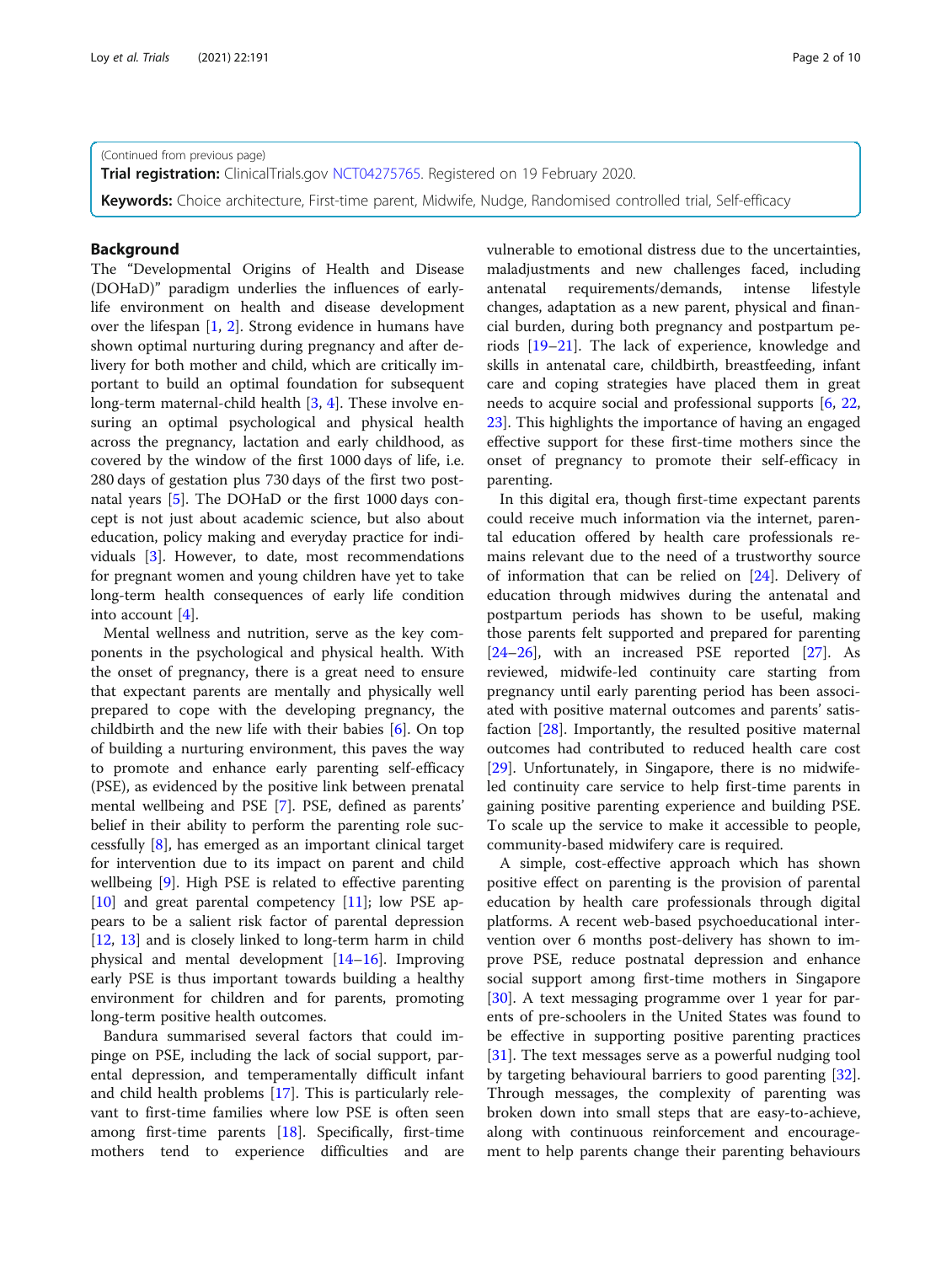and practices [[33\]](#page-9-0). The use of nudges represents a choice architecture strategy which is widely used in public policy making, to alter people's behaviour and influence decision making [[33](#page-9-0)–[35](#page-9-0)].

#### Aims

The main goal of the Community-enabled Readiness for first 1000 Days Learning Ecosystem (CRADLE) study is to promote and sustain healthy behaviour both for the mother and offspring in the first 1000 days and beyond, through a supportive community-led sharing environment for first-time families. To achieve the goal, we developed a virtual interactive and sharing platform, integrated with choice architecture using calibrated nudges, along with midwife-led care service. Our target is to create a self-learning ecosystem by providing knowledge support and guidance, via interactions with health care professionals and peer learning through e-platform. This will in turn create opportunities for the participants to become empowered and eventually develop as community volunteers for maternity care.

Specifically, we aim to examine the effects on PSE and health outcomes in mother and child, with the use of behavioural nudges in the form of text messages (a choice architecture technique) and midwife-led care service, from pregnancy until the first 2 years post-delivery. We hypothesise that during the first 1000 days, the use of virtual nudging tool in the form of text messages supplemented with social media, or physical care from midwives supplemented with individualised teleconferencing sessions will lead to a better maternal PSE, health and birth experience, mental wellness, and nutritional outcomes in both mother-child, compared with those who are receiving standard routine care. The framework of the study is shown in Fig. 1.

#### Methods/design

#### Trial design

CRADLE is conceptualised as a three-arm, parallelgroup, non-blinded randomised control trial (RCT). The allocation ratio of the control group to two intervention groups is 1:1:1. The three arms comprise: (1) standard routine care; (2) behavioural nudges (text messages) along with the use of a social media platform; (3) midwife-led continuity care involving individualised teleconferencing sessions. The protocol has followed the SPIRIT guidelines (see Additional file [1\)](#page-8-0). The trial registration number of the study is ClinicalTrials.gov NCT04275765.

The flow of the trial is shown in Fig. [2](#page-3-0). Following informed consent at the recruitment visit, a baseline assessment on maternal sociodemographic characteristics and health status will be conducted, followed by randomisation to the control or intervention group (Arm 2

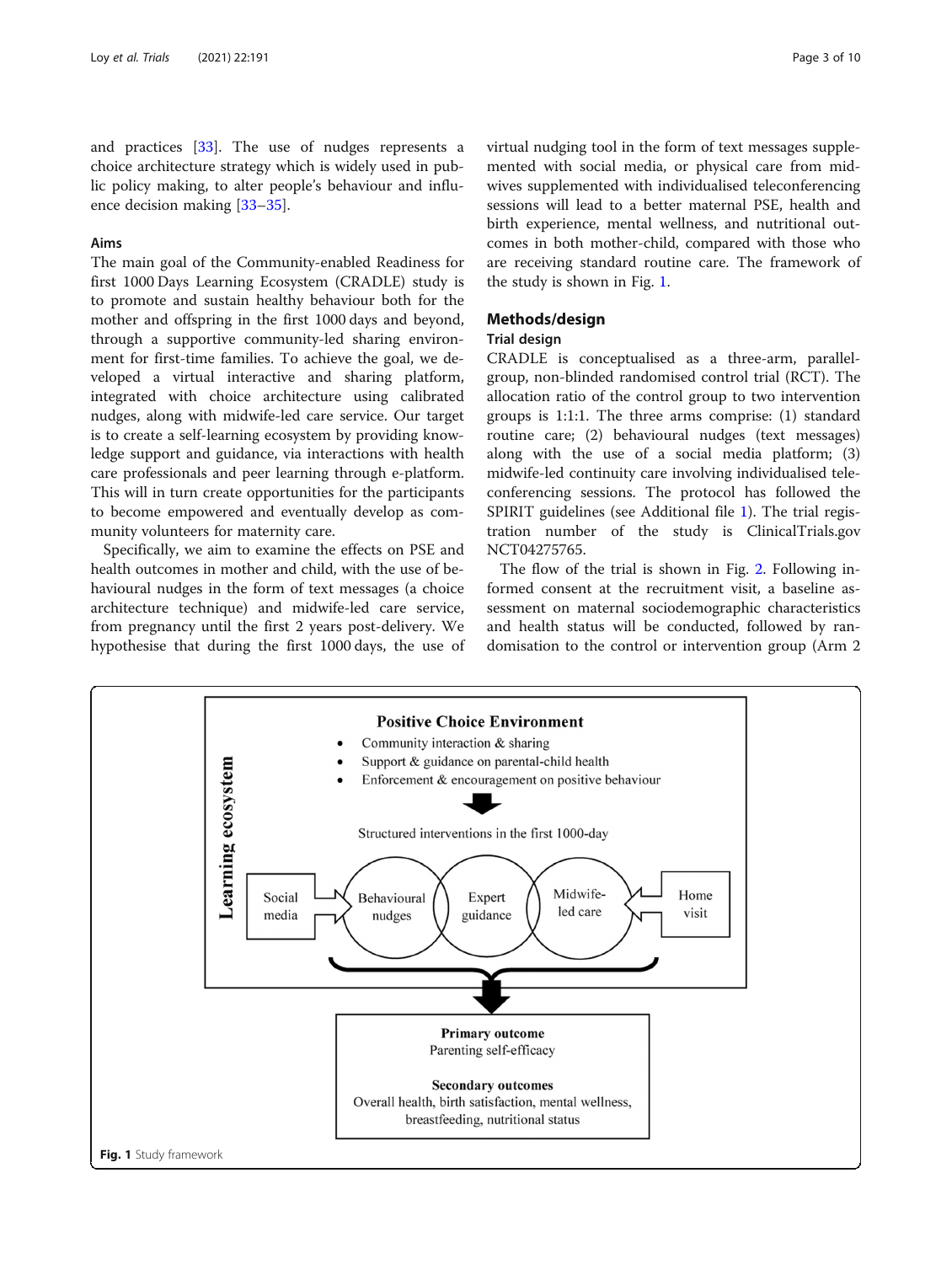<span id="page-3-0"></span>

or 3) using the electronic randomisation list. Depending on the follow-up time-point (i.e. 30-week, at birth, 6 week, 6-, 12-, 18-, and 24-month post-delivery), every participant is required to complete few sets of online questionnaires for assessments on PSE, health and birth experience, mental wellness and feeding practice. A 2 week timeframe is given to the participants to complete the questionnaires, depending on their preferable schedule and availability within the period. Maternal and child anthropometric measures including weight and height are also assessed. Details of study measures and questionnaires used according to the visit time points are presented in Table [1](#page-4-0).

#### Recruitment

Recruitment is conducted at the KK Women's and Children's Hospital (KKH), Singapore. In this study, we target to recruit up to 750 pregnant women visiting antenatal clinics of KKH during their early pregnancy. Recruitment brochures, posters and banners that contain general information and selection criteria of the study are placed at different locations, such as hospital lifts and clinics. Interested women self-contact the study team by email or phone, or to be referred by doctors or nurses.

Inclusion criteria are women who meet the following: first-time pregnant mother, aged 17 years and above, going to reside in Singapore for the next 3 years, able to understand English (or with a family member who is able to assist), and to provide written, informed consent. Exclusion criteria are women with medical conditions such as serious chronic diseases and high risk complicated pregnancies. Throughout the study period, participants who experience loss of pregnancy, perinatal demise, congenital abnormalities in offspring, serious medical events in mother/child, unable to comply with study protocol or wish to discontinue their participation will be withdrawn from the study. For participants who withdraw from the study, consent will be sought to retain and analyse their data until the withdrawal timepoint.

#### The intervention

Arm 2 and Arm 3 interventions are designed based on the framework that can eventually lead to a self-learning ecosystem in the community to improve early PSE and health outcomes for first-time families.

In Arm 2, we interact with the participants virtually. The participants in this intervention arm will receive weekly mobile messages on important information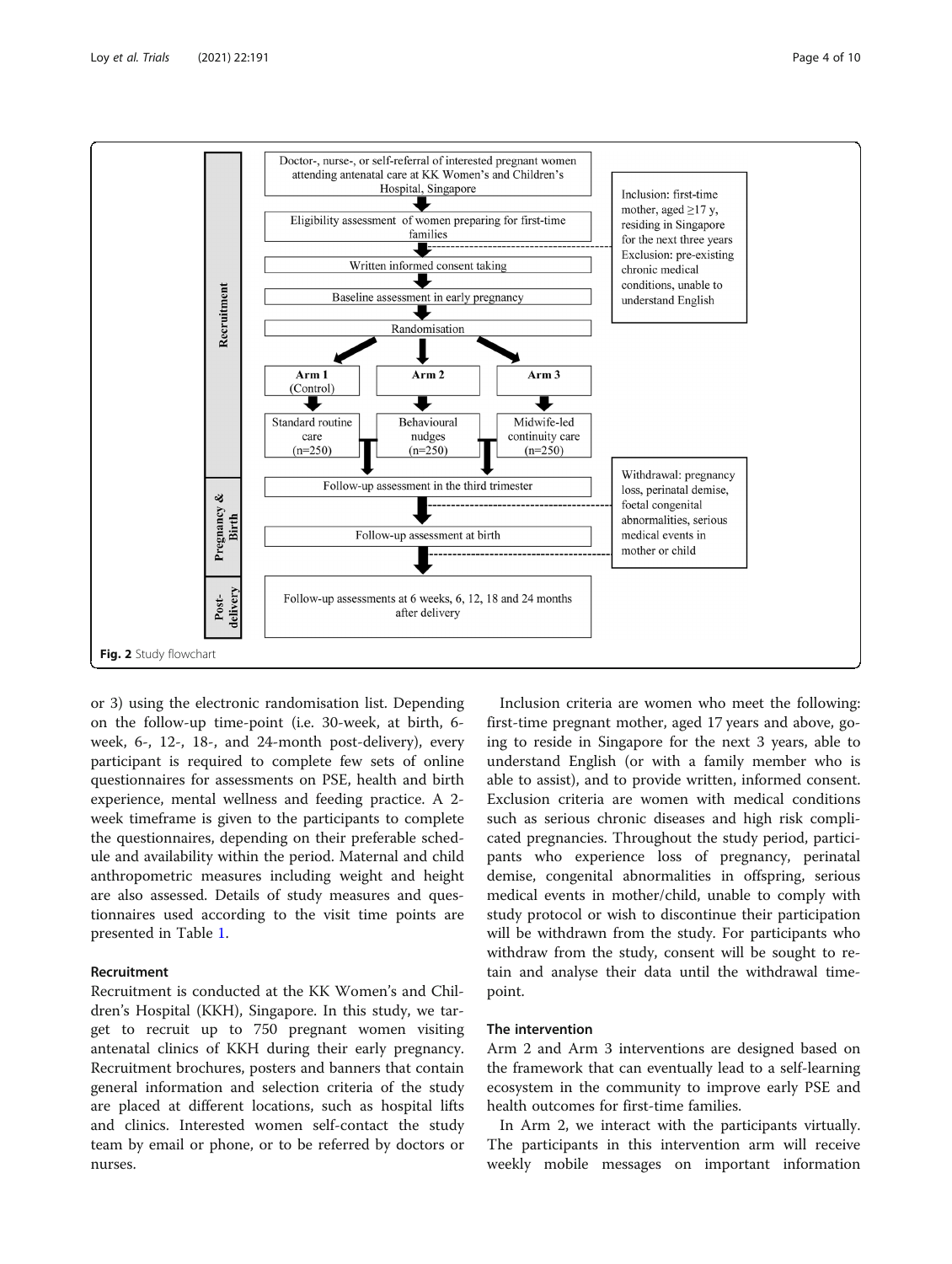|                                                           | <b>Baseline visit</b> | <b>Third</b><br>trimester | <b>Birth</b> | 6 weeks   | 6 months  | 12 months | 18 months | 24 months |
|-----------------------------------------------------------|-----------------------|---------------------------|--------------|-----------|-----------|-----------|-----------|-----------|
| Socio-demography                                          |                       |                           |              |           |           |           |           |           |
| Age                                                       |                       |                           |              |           |           |           |           |           |
| Ethnicity                                                 |                       |                           |              |           |           |           |           |           |
| Family structure                                          |                       |                           |              |           |           |           |           |           |
| Education                                                 |                       |                           |              |           |           |           |           |           |
| Health and birth experience                               |                       |                           |              |           |           |           |           |           |
| PROMIS Global-10 scale*                                   | $\sqrt{}$             | $\sqrt{}$                 |              |           | V         |           | V         |           |
| Birth Satisfaction Scale-Revised <sup>*</sup>             |                       |                           |              |           |           |           |           |           |
| <b>Mental wellness</b>                                    |                       |                           |              |           |           |           |           |           |
| Patient Health Questionaire-2*                            | V                     |                           |              |           | V         |           |           |           |
| Edinburgh Postnatal Depression Scale                      |                       | V                         |              |           |           |           |           |           |
| <b>Nutrition</b>                                          |                       |                           |              |           |           |           |           |           |
| Breastfeeding success                                     |                       |                           |              |           | $\sqrt{}$ |           |           |           |
| Breastfeeding confidence                                  |                       |                           |              |           |           |           |           |           |
| Breastfeeding Self-Efficacy Score-Short Form <sup>*</sup> |                       |                           |              | $\sqrt{}$ | $\sqrt{}$ |           |           |           |
| Infant Feeding Questionnaire                              |                       |                           |              |           |           |           |           |           |
| Maternal and child weight/height                          | V                     | √                         | $\sqrt{}$    | $\sqrt{}$ | $\sqrt{}$ | $\sqrt{}$ |           | V         |
| Parenting self-efficacy                                   |                       |                           |              |           |           |           |           |           |
| TOPSE <sup>*</sup>                                        |                       |                           |              | $\sqrt{}$ | $\sqrt{}$ | $\sqrt{}$ | V         |           |
| Parental Sense of Competence Scale*                       |                       |                           |              | V         | $\sqrt{}$ | V         | V         | V         |
| Medical records retrieval                                 |                       |                           |              |           |           |           |           |           |
| Obstetric and delivery outcomes                           |                       |                           | ν            |           |           |           |           |           |

#### <span id="page-4-0"></span>Table 1 Data collection and study instruments

\*From the International Consortium for Health Outcomes Measurement (ICHOM) Standard Set of Outcome Measures for Pregnancy and Childbirth PROMIS Patient-Reported Outcomes Measurement Information System, TOPSE Tool to measure Parenting Self-Efficacy

related to antenatal care, breastfeeding, infant care, child growth and development, and postpartum care. These messages are targeted and time specific according to stages in the pregnancy and early childhood. There were designed by the study team's health experts as reference to the Ready4K text messaging programme [[31\]](#page-9-0), serving as nudges to influence behaviour and guide first-time families in their pregnancy and early parenting journey. In order to create an interactive and sharing environment with peer support, participants are enrolled automatically to a private social media platform group, where they are encouraged to share information, post photos and interact with each other. More detailed and updated health information related to maternity care and parenting skills are available in the social media platform to provide guidance and support to the participants, as well as to encourage self-learning. Meanwhile, participants can post any query on health concern in their first 1000 days, which will be addressed by the study team's experts. This is a restricted and byinvitation-only social media forum. The contents are monitored by the research staff to ensure this sharing

platform contains trustworthy information. We envision that motivated participants will be empowered and eventually, emerge as chat group leaders in this platform.

In Arm 3, we conduct midwife-led continuity care involving individual teleconferencing sessions. Participants will be encountered by midwives who interact with them at various time points throughout the study. During pregnancy, one session that lasts for 15–20 min is held in the antenatal clinic per trimester. Any questions pertaining to pregnancy or childbirth can be clarified with the midwife. During post-delivery, the same midwife will conduct individualised teleconferencing sessions at 1 and 2-week postpartum, and call to check for progression at 6-week, 3- and 6-month postpartum. Participants can discuss any concern relating to postpartum health, infant care, breastfeeding, child growth and development with the midwife. In the case when there is uncertainty about queries asked by the participant, advice from the study team's health experts will be sought. We envision that motivated participants will be empowered and eventually, emerge as support volunteers assisting in midwifery care delivery in the community.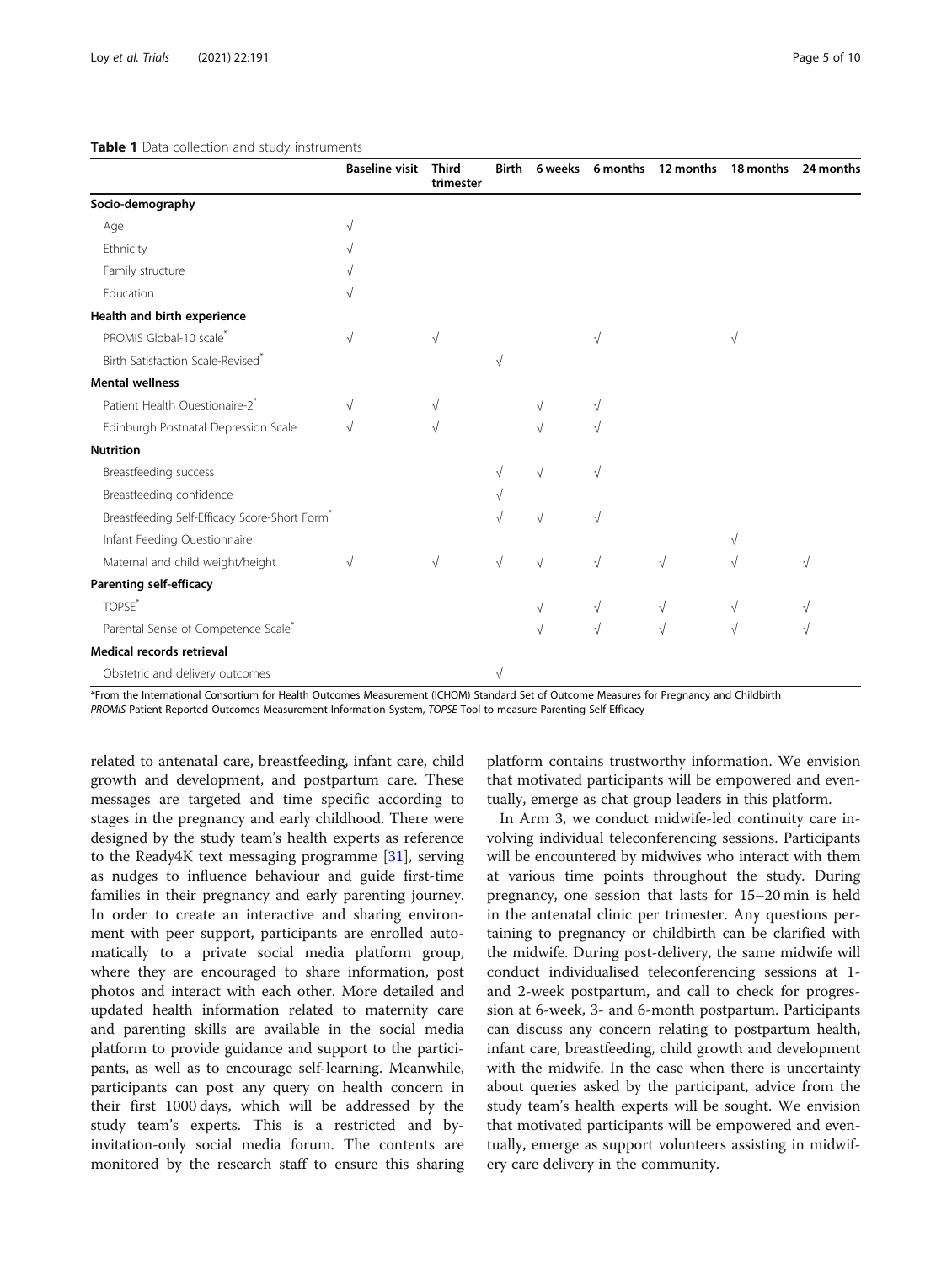#### Outcome measures

We quantify the impact of interventions by measuring PSE in first-time mothers, along with specific health outcomes.

#### Primary outcome

The primary outcome of this RCT is PSE, measured using the Tool to measure Parenting Self-Efficacy (TOPSE) and the Parental Sense of Competence Scale (PSOC) at 6-week as the primary endpoint, followed by 6-, 12-, 18- and 24-month post-delivery. We include both TOPSE and PSOC, as the combination use of these two tools provides a comprehensive measure on the domain-specific and domain-general self-efficacy components. In addition, we are able to evaluate, following suggestions by Bandura [\[36](#page-9-0)], any differences in employing two assessment strategies operating at different levels of specificity [[8\]](#page-8-0).

The TOPSE is a multidimensional, self-report measure designed to assess parents' perceived ability to parent their children, which took into account the views and experience of parents from a range of cultural and social backgrounds [[37,](#page-9-0) [38](#page-9-0)]. The theoretical underpinning of TOPSE is based on self-efficacy theory developed by Bandura [\[36](#page-9-0), [39](#page-9-0)]. It consists of 48 items which are divided into eight subsections: (1) emotion and affection, (2) play and enjoyment, (3) empathy and understanding, (4) control, (5) discipline and setting boundaries, (6) pressures, (7) self-acceptance and (8) learning and knowledge. Participants will be requested to rate items using a 11-point Likert scale ranging from 0 (completely disagree) to 10 (completely agree). The higher the score, the higher the level of PSE.

The PSOC is a self-report instrument designed to measure parenting satisfaction and efficacy [\[40](#page-9-0)]. It is a domain-general measure with items describing common parental ideas regardless of the child's age and the specific tasks that the parent has to face [\[40\]](#page-9-0). Although the PSOC has mainly been used in parents with children, it has been found to be valid for use in parents with infants [[41,](#page-9-0) [42](#page-9-0)]. It consists of 17 items scored on a 6-point Likert scale ranging from 1 (strongly disagree) to 6 (strongly agree). The higher the score, the higher the level of parenting satisfaction and self-efficacy.

#### Secondary outcomes

Secondary outcomes include health and birth experience, mental wellness and nutritional outcomes, assessed using validated patient reported outcome measurements, including the use of the International Consortium for Health Outcomes Measurement (ICHOM) Standard Set of Outcome Measures for Pregnancy and Childbirth [[43](#page-9-0)] and by anthropometric measures. Time points of assessment and ICHOM tools are indicated in Table [1](#page-4-0).

Health experience will be assessed using the Patient Reported Outcomes Measurement Information System (PROMIS) Global-10 [\[44](#page-9-0)]. The instrument consists of 10 items representing general health, physical health, mental health, social health, pain, fatigue, and overall perceived quality of life. Nine of the 10 items are scored on a 5-point Likert scale ranging from 1 (poor/not at all) to 5 (excellent/completely). The pain – 10th item, is scored from 0 (no pain) to 10 (worst imaginable pain). This instrument has been found valid to be used for maternity population [[45\]](#page-9-0).

Birth experience will be assessed using the Birth Satisfaction Scale-Revised [\[46](#page-9-0)]. The instrument measures women's perceptions on quality of care provision, women's personal attributes and stress experienced during labour. It consists of 10 items rated on a 5-point Likert scale ranging from 0 (strongly disagree) to 4 (strongly agree).

Mental wellness will be assessed using the Patient Health Questionnaire-2 (PHQ-2) and the Edinburg Postnatal Depression Scale (EPDS). The PHQ-2 consists of 2 items rated on a 4-point Likert scale from 0 (not all all) to 3 (nearly every day), to screen for depression as a first step approach [[47\]](#page-9-0). EPDS will be used when a woman scores a three or above on the PHQ-2, in order to further assess depressive symptoms in details. Although EPDS was originally designed to measure postnatal depression [\[48](#page-9-0)], it has been shown to be valid in assessing antenatal depression [[49](#page-9-0)]. It consists of 10 items rated on a 4-point Likert scale, ranging from 0 (as much as I always could) to 3 (not at all).

Nutritional outcomes are assessed based on breastfeeding and infant feeding practices, as well as anthropometric measures. We evaluate breastfeeding in terms of breastfeeding success, breastfeeding confidence and breastfeeding self-efficacy. Breastfeeding success is measured according to feeding mode in the past 7 days, with options of 'only breast milk', 'combination of breast milk, formula and/or water', and 'only formula, water or other liquids but not breast milk' [[50\]](#page-9-0). Breastfeeding confidence is evaluated based on a 5-point Likert scale from 1 (not at all) to 5 (very confident) [[50\]](#page-9-0). Breastfeeding Self-Efficacy Score-Short Form is used to assess maternal confidence in her ability to breastfeed her new baby [\[51](#page-9-0)]. The instrument consists of 14 items rated on a 5-point Likert scale, ranging from 1 (not at all) to 5 (very confident). The Infant Feeding Questionnaire (IFQ) is used to assess maternal feeding beliefs and practices [[52\]](#page-9-0). This tool has been shown to be valid for use in our population [\[53](#page-9-0)]. IFQ is a 28-item questionnaire rated on a 5-point Likert scale, ranging from 1 (never/disagree a lot) to 5 (always/agree a lot). Nutritional status for both mother and child is assessed throughout the study period, by evaluating maternal weight status across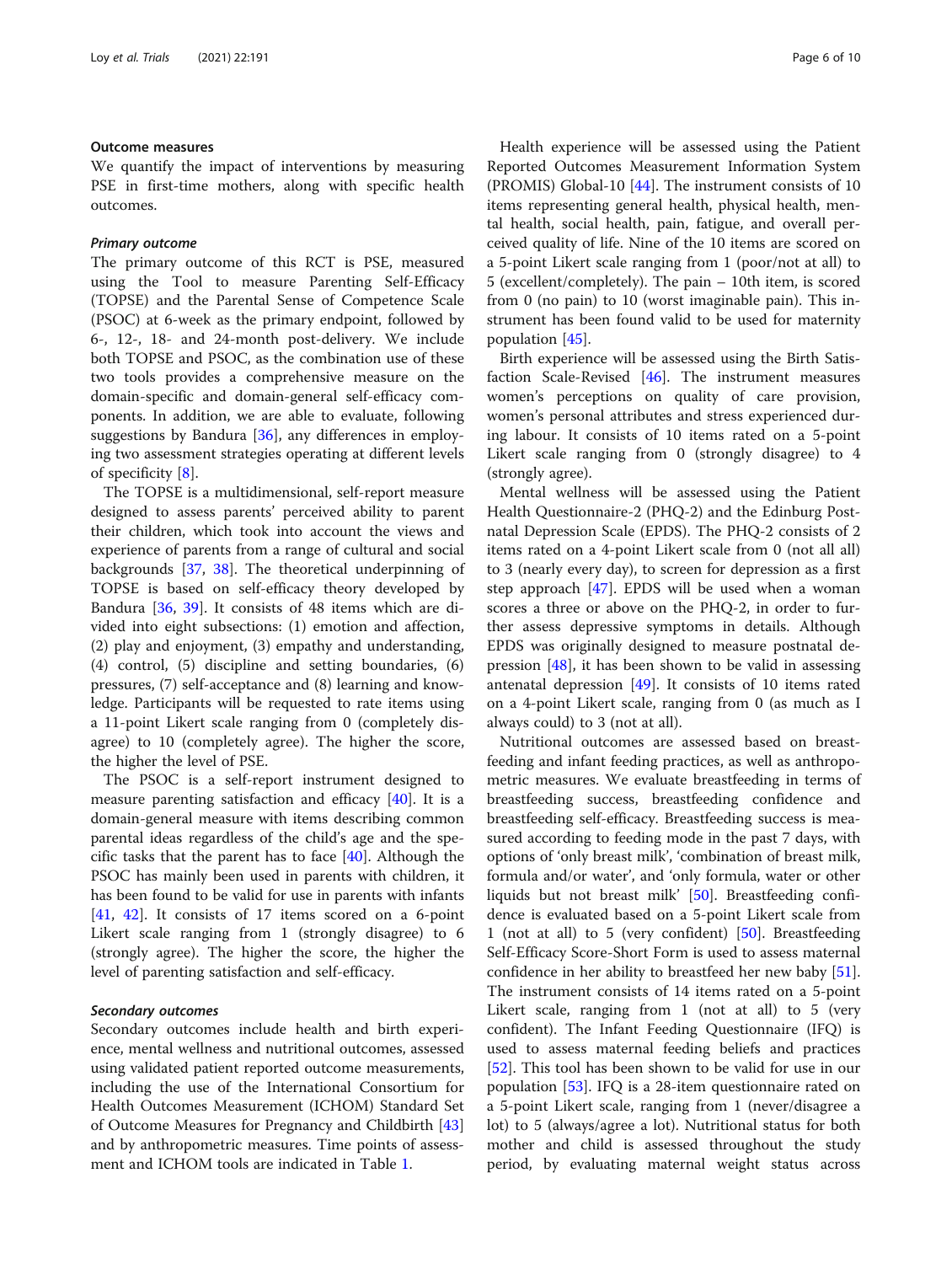pregnancy and during postpartum, and child growth over the first 2 years, i.e. weight and length.

#### Sample size

Based on a previous parenting programme in childhood, a moderate effect  $(d = 0.4)$  on PSE was reported [\[54\]](#page-9-0). We postulate that with our early interventions, a difference of  $d = 0.35$  in the overall TOPSE (primary outcome) score between intervention and control arms will be detected. In order to achieve a power of at least 80% with a two-sided significance level at 5%, a total of 150 participants are required for each arm. Assuming a dropout rate of 66% during the first 1000-day follow-up, the necessary sample size is 250 participants per arm, resulting in a total of 750 participants for three arms.

#### Statistical analysis

One-way analysis of variance (ANOVA) and chi-square tests or Fisher's exact tests will be used to compare differences in baseline characteristics among the three arms. The primary analysis will be according to the intention-to-treat principle, i.e. all participants who were assigned to a condition. Differences in outcomes across three arms at each time-point will be compared using the one-way analysis of covariance (ANCOVA) (General Linear Model, GLM), adjusting for baseline characteristics and measures. Bonferroni correction will be performed for pair-wise comparisons. Linear mixed models will be used to compare the outcomes across time points among the three arms, adjusting for baseline characteristics and measures. Additionally, a priori sensitivity analysis will be conducted for complete cases, i.e. participants with complete follow-up and data. There are no formal planned interim analyses of the primary outcome, but progress reports on all data issues will be presented to investigators of the study team. The level of statistical significance will be set at 0.05 (two-tailed) and 95% confidence intervals will be calculated.

#### Quality control

Research staff who are responsible to recruit and follow-up participants received training on recruitment approach, informed consent taking, randomisation procedure, online questionnaires management, mobile messages (nudges) and reminders deliveries. Midwives received special training on midwifery continuous care service. Monthly meetings will be held with investigators and/or project manager to review study procedures, recruitment strategy, participants' feedback and collected data. An annual report on study progress will be prepared. The study will be audited by an independent party annually.

#### Data monitoring

All data will be anonymised. Participants' identifiers will be kept separately in a password-protected file. Electronic data will be managed using an online data capture tool. We will set up a data monitoring team to perform data checking on the completeness, errors and outliers. The staff will perform data checking weekly to ensure questionnaires are submitted by the participants within the 2-week timeframe. To facilitate the data monitoring procedure, a reminder message to check on the data completeness will be triggered automatically by the system after the initial receipt of online questionnaires. If the participants do not submit the questionnaires or with any incomplete section/missing data, research staff will contact the participants to remind or check on the problems faced. A meeting will be held with investigators quarterly to review the data with issues. Paper documents will be kept in a locked cabinet and electronic data will be stored on password-protected computers or hard-disk drives which can only be accessed by research team members. All records will be maintained for at least 6 years after completing the study.

#### Patient and public involvement

The research questions, study design, exposure and outcome measures were determined based on a discussion with health experts (clinicians, nurses and researchers) in maternal and child care. Although participants did not directly contribute to the development of research questions and the study design, their needs, preferences and participation burden were considered throughout the process. The results of the study will be disseminated to participants at their request, after the study is completed.

#### Ethics and dissemination

Participants will sign a written informed consent after full disclosure and explanation of the study purpose and procedure. In the event of any new information or change in the study protocol that may be relevant to their willingness to continue the study, research staff will contact the participants in timely manner to seek for further consents if required. Participants will be informed that the use of nudges, social media and community midwife care are not yet proven to be a standard care for first-time parents from pregnancy to 2 years post-delivery. The use of these approaches is solely for research purpose. We expect no adverse health effect from the interventions.

The main findings of this study will be published in peer-reviewed international journals. Presentations of the study results will also be carried out in symposia, seminars and conferences. If the interventions are found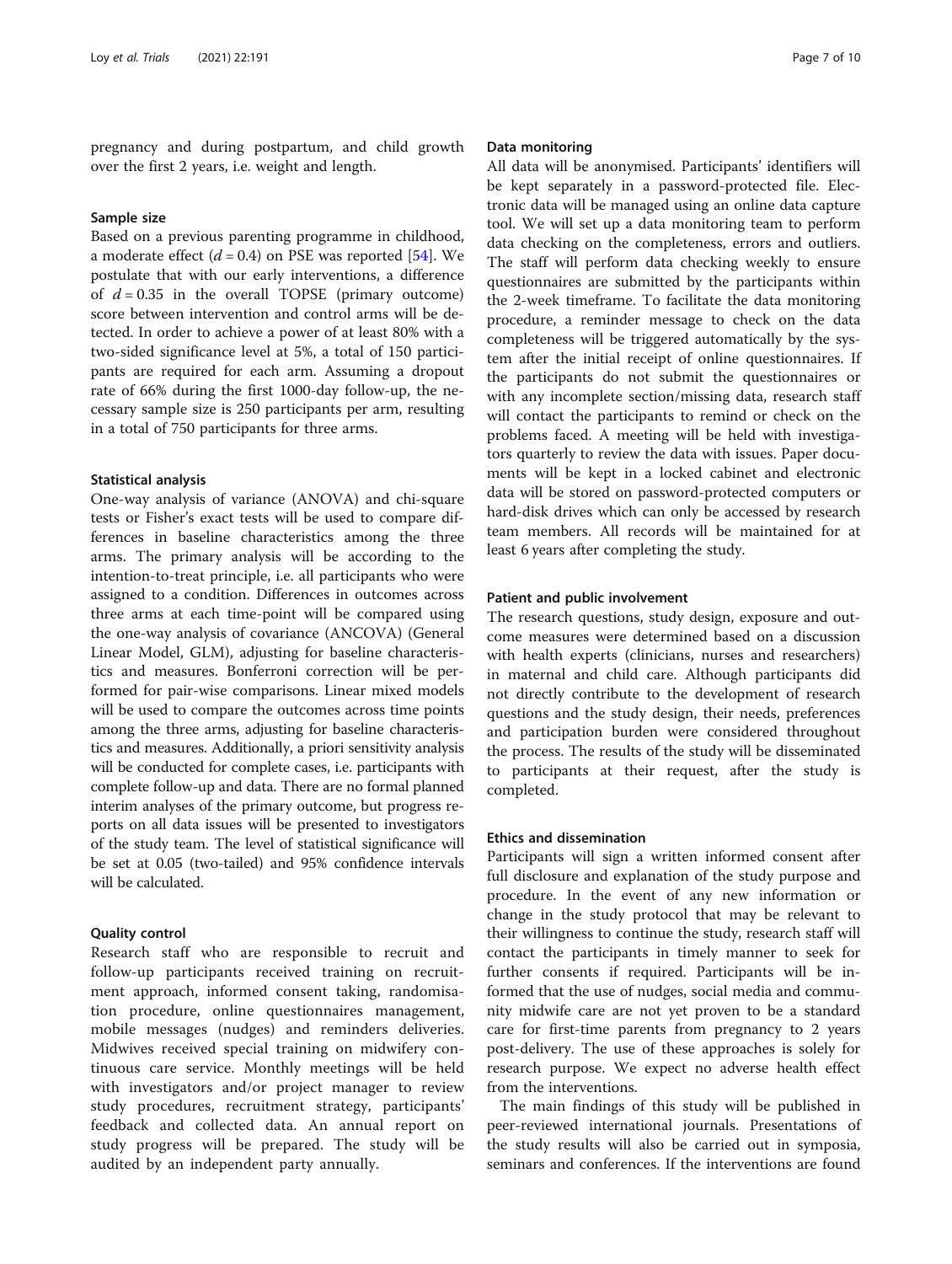to produce a positive impact, we will consider a media release to publicise the research findings.

#### **Discussion**

This protocol describes the rationale and design of a three-arm RCT that aims to improve PSE and health outcomes of mother-child for first-time families in Singapore, through a choice architecture approach using behavioural nudges and midwife-led care continuity services during the first 1000 days. The interventions are supported by social media platform, individualised teleconferencing sessions and health care expert guidance to create an interactive, sharing and self-learning environment in the community. The study framework is designed by tapping into existing scientific and medical evidence to guide first-time parents to shape their health behaviour since the onset of pregnancy and to improve self-efficacy in early parenting journey. It translates DOHaD science into advanced disease prevention by intervening at critical windows—the first 1000 days, for optimal promotion of healthy childhood development, and to reduce mental disorders or metabolic diseases in the mother-offspring.

CRADLE is an implementation research, which will contribute to build an evidence-based parenting support system in the community for new parents and new families. Through this study, we will have a better understanding on the needs and ways to well prepare our families for parenting in the first 1000 days, which will impact our population health in long run. Findings from the study will also help us to increase knowledge and experience about effective strategies to promote mental wellbeing and optimal nutrition for pregnant women, postpartum women and young children. This contributes to an effort in breaking intergenerational vicious cycle of chronic disease, which is a current worldwide issue [[55\]](#page-9-0). Besides, the study has the potential to provide insights to develop a sustainable model of health guidance for first-time families in early parenthood, algorithms in mother-child care, and personalised care paths for distinct subsets of first-time families with specific individualised needs in the first 1000 days.

The greatest strength of this study is the use of an integrated choice architecture approach to test out its effect on PSE using a RCT design through the first 1000 days. Studies in health and education provide evidence that text messaging as nudging tool can be an effective way to change complex, continuous and long-term behaviours, underscoring its potential promote parental involvement [[33,](#page-9-0) [35\]](#page-9-0). The focus on early life intervention starting since early pregnancy enables us to examine the influences of intervention which is expected to be more effective compared to other RCTs on parenting care that only initiated at post-delivery [[30,](#page-9-0) [56](#page-9-0)]. Assessments of

outcome measures at multiple time-point allow us to monitor and track the health progress longitudinally. Based on the findings, subsequent plans will be considered to examine the feasibility of utilising ICHOM tools and implementing them nationwide to monitor public health in Singapore. We are therefore embarking on a proof-of-concept and proof-of-value study, which is important to address challenges of the know-do gap in real-world setting.

Few limitations are acknowledged. First, the study is restricted by its external validity as all participants will be recruited from one hospital in Singapore. Thus, caution is required to extrapolate the findings to the general population. Nevertheless, KKH houses the largest public maternity unit in Singapore, and manages  $\sim$  30% of all live births in Singapore, across a wide sociodemographic spectrum. We will check for generalisability of findings by comparing differences in basic demographic data between this study and other studies involving larger population of pregnant women in Singapore [[57\]](#page-9-0). Second, the study will only involve participants who are able to understand English, which could limit the generalisability of results to other individuals/families who are non-English speaking. However, English is the first language in Singapore which is widely used and understandable across nations, especially the young who are our primarily samples. Third, there may be a risk of crosscontamination between study arms due to the single hospital setting in the recruitment though different antenatal clinics will be involved. In order to reduce the contamination risk, participants will be instructed not to share their information received with others, except partner and members within the social media platform (Arm 2). Finally, we will target only for mothers but not fathers for the measurement outcomes in this study. This is to reduce variations attributable to differential parental responses arise from differences in paternal and maternal expectations. However, the intervention's content and context were designed to be applicable for first-time families, i.e. both parents.

#### Trial status

Recruitment for the trial has begun on 15 June 2020 and is estimated to complete on 30 September 2022. The current protocol is version 3, 7 July 2020.

#### Abbreviations

CRADLE: Community-enabled Readiness for 1000 Days Learning Ecosystem; DOHaD: Developmental Origins of Health and Disease; EPDS: Edinburg Postnatal Depression Scale; ICHOM: International Consortium for Health Outcomes Measurement; KKH: KK Women's and Children's Hospital; PHQ-2: Patient Health Questionnaire-2; PSE: Parenting self-efficacy; PSOC: Parental Sense of Competence Scale; TOPSE: Tool to measure Parenting Self-Efficacy; RCT: Randomised controlled trial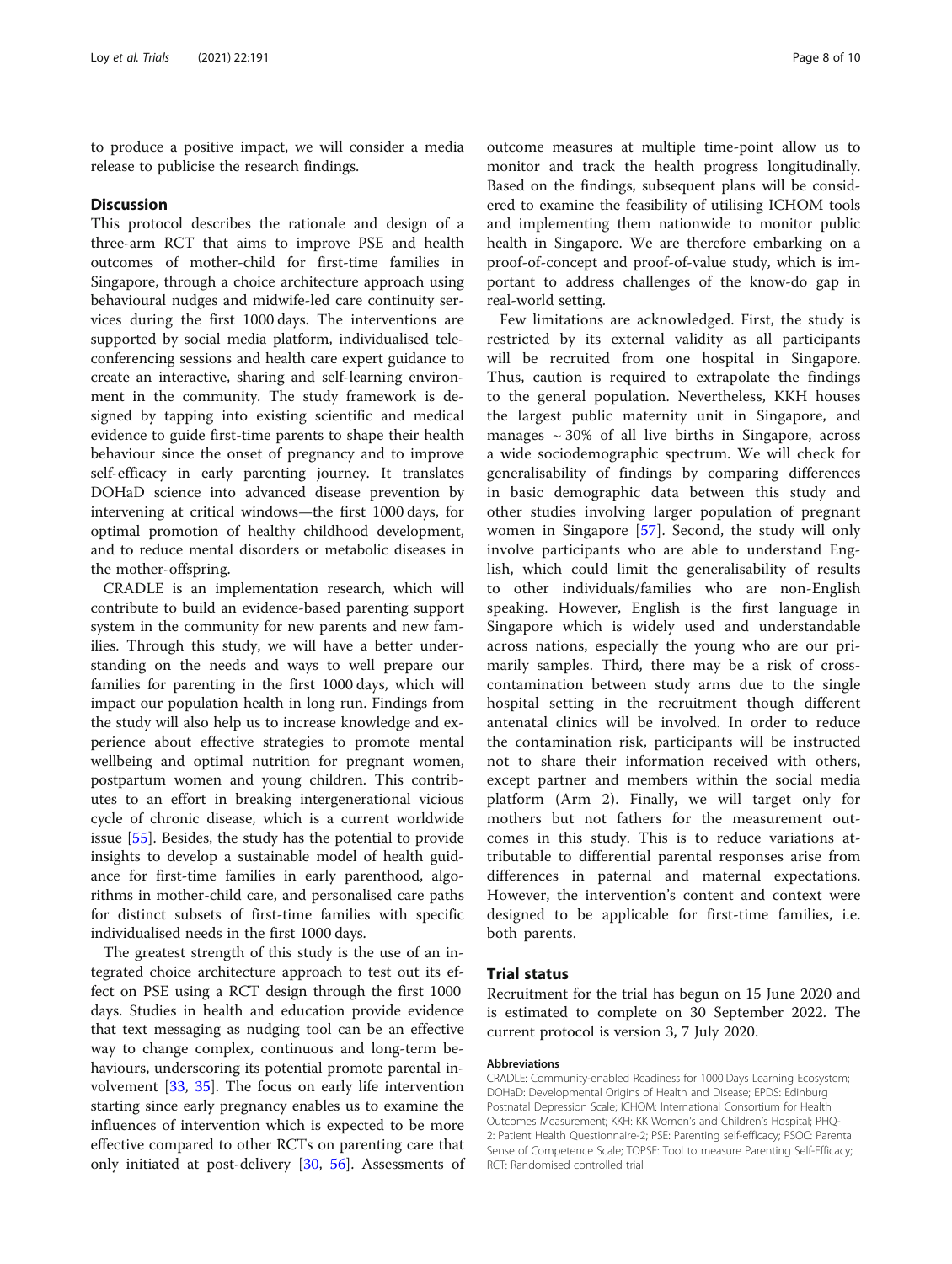#### <span id="page-8-0"></span>Supplementary Information

The online version contains supplementary material available at [https://doi.](https://doi.org/10.1186/s13063-021-05144-5) [org/10.1186/s13063-021-05144-5.](https://doi.org/10.1186/s13063-021-05144-5)

Additional file 1. SPIRIT 2013 Checklist. Recommended items to address in a clinical trial protocol and related documents.

#### Acknowledgements

We thank the CRADLE study group, including Lai Yun Ho, Derrick Chan, Mei Chien Chua, Gaik Nai Ng, Serene Thain, Kok Hian Tan, Nur Adila Binte Ahmad Hatib, Sing Zhi Kee and Jing Wen Ng.

#### Authors' contributions

The concept for the study and its design was originated by KCN, T and OMC, with important inputs into the study design, protocol, standard operating procedures and delivery of the programmes by SLL, JT, SWC and NKAR. KCN is the principal investigator of the study. T, NRAR and OMC are the coinvestigators. SLL drafted the manuscript. All authors reviewed and approved the final manuscript.

#### Funding

This research is supported by the Tanoto Foundation (02/FY2019/EX/14-A51). The funder has no role in study design, data collection and analysis, decision to publish or preparation of the manuscript.

#### Availability of data and materials

This manuscript does not contain any data. Datasets during and/or analysed during the study will be available from the principal investigator (KCN) on reasonable request. The results of the study will be submitted for publication in peer-reviewed journals as soon as possible after analysis.

#### **Declarations**

#### Ethics approval and consent to participate

Ethical approval has been granted by the Centralised Institutional Review Board of SingHealth (reference 2019/2781). We perform the study in accordance with the Declaration of Helsinki. Written informed consent will be obtained from participants before baseline assessment and group assignment. Before providing the consent, participants will be explained and given information on the objectives and characteristics of the study. They will also be informed that participation in the study is voluntary, that they can choose to withdraw at any time, and are guaranteed to continue to receive the standard routine care regardless of study participation.

#### Consent for publication

Not applicable.

#### Competing interests

The authors declare that they have no competing interests.

#### Author details

<sup>1</sup>Department of Reproductive Medicine, KK Women's and Children's Hospital, 100 Bukit Timah Road, Singapore 229899, Singapore. <sup>2</sup>Duke-NUS Medical School, 8 College Road, Singapore 169857, Singapore. <sup>3</sup>Singapore Institute for Clinical Sciences, Agency for Science, Technology and Research (A\*STAR), 30 Medical Drive, Singapore 117609, Singapore. <sup>4</sup>Division of Nursing, KK Women's and Children's Hospital, Singapore, 100 Bukit Timah Road, Singapore 229899, Singapore. <sup>5</sup>Medical Board, KK Women's and Children's Hospital, 100 Bukit Timah Road, Singapore 229899, Singapore. <sup>6</sup>Department of Paediatrics, KK Women's and Children's Hospital, 100 Bukit Timah Road, Singapore 229899, Singapore. <sup>7</sup>Yong Loo Lin School of Medicine, National University of Singapore, National University Health System, Singapore 119228, Singapore. <sup>8</sup>Lee Kong Chian School of Medicine, Nanyang Technological University, 11 Mandalay Road, Singapore 308232, Singapore.

#### References

- 1. Bateson P, Barker D, Clutton-Brock T, Deb D, D'Udine B, Foley RA, et al. Developmental plasticity and human health. Nature. 2004;430:419–21.
- 2. Hanson M, Godfrey KM, Lillycrop KA, Burdge GC, Gluckman PD. Developmental plasticity and developmental origins of non-communicable disease: theoretical considerations and epigenetic mechanisms. Prog Biophys Mol Biol. 2011;106:272–80.
- 3. Suzuki K. The developing world of DOHaD. J Dev Orig Health Dis. 2018;3: 266–9.
- 4. Koletzko B, Godfrey KM, Poston L, Szajewska H, Van Goudoever JB, de Waard M, et al. Nutrition during pregnancy, lactation and early childhood and its implications for maternal and long-term child health: the early nutrition project recommendations. Ann Nutr Metab. 2019;2:93–106.
- 5. 1,000 days. Why 1,000 days. 2020. [https://thousanddays.org.](https://thousanddays.org) Accessed 20 Mar 2020.
- 6. Borrelli SE, Walsh D, Spiby H. First-time mothers' expectations of the unknown territory of childbirth: uncertainties, coping strategies and 'going with the flow'. Midwifery. 2018;63:39–45.
- 7. Wernand JJ, Kunseler FC, Oosterman M, Beekman AT, Schuengel C. Prenatal changes in parenting self-efficacy: linkages with anxiety and depressive symptoms in primiparous women. Infant Ment Health J. 2014;35:42–50.
- 8. Wittkowski A, Garrett C, Calam R, Weisberg D. Self-report measures of parental self-efficacy: a systematic review of the current literature. J Child Fam Stud. 2017;26:2960–78.
- 9. Albanese AM, Russo GR, Geller PA. The role of parental self-efficacy in parent and child well-being: a systematic review of associated outcomes. Child Care Health Dev. 2019;45:333–63.
- 10. Glatz T, Buchanan CM. Over-time associations among parental self-efficacy, promotive parenting practices, and adolescents' externalizing behaviors. J Fam Psychol. 2015;29:427.
- 11. Jones TL, Prinz RJ. Potential roles of parental self-efficacy in parent and child adjustment: a review. Clin Psychol Rev. 2005;25:341–63.
- 12. Abdollahi F, Agajani-Delavar M, Zarghami M, Lye MS. Postpartum mental health in first-time mothers: a cohort study. Iran J Psychiatry Behav Sci. 2016;10:e426.
- 13. Gross CL, Marcussen K. Postpartum depression in mothers and fathers: the role of parenting efficacy expectations during the transition to parenthood. Sex Roles. 2017;76:290–305.
- 14. Secer Z, Ogelman G. Analysing Mothers' self-efficacy perception towards parenting in relation to peer relationships of 5-6 year-old preschool children. Educ Sci Theory Pract. 2012;12:2001–8.
- 15. Ahun MN, Consoli A, Pingault JB, Falissard B, Battaglia M, Boivin M, et al. Maternal depression symptoms and internalising problems in the offspring: the role of maternal and family factors. Eur Child Adolesc Psychiatry. 2018; 27:921–32.
- 16. Heerman WJ, Taylor JL, Wallston KA, Barkin SL. Parenting self-efficacy, parent depression, and healthy childhood behaviors in a low-income minority population: a cross-sectional analysis. Matern Child Health J. 2017;21:1156– 65.
- 17. Bandura A. The nature and structure of self-efficacy. In: Self-efficacy: the exercise of control. New York: WH Freeman and Company; 1997. p. 37–78.
- 18. Bryanton J, Gagnon AJ, Hatem M, Johnston C. Predictors of early parenting self-efficacy: results of a prospective cohort study. Nurs Res. 2008;57:252–9.
- 19. Morse CA, Buist A, Durkin S. First-time parenthood: influences on pre-and postnatal adjustment in fathers and mothers. J Psychosom Obstet Gynaecol. 2000;21:109–20.
- 20. Mihelic M, Filus A, Morawaska A. Correlates of prenatal parenting expectations in new mothers: is better self-efficacy a potential target for preventing postnatal adjustment difficulties? Prev Sci. 2016;17:949–59.
- 21. Soltani F, Maleki A, Shobeiri F, Shamsaei F, Ahmadi F, Roshanaei G. The limbo of motherhood: women's experiences of major challenges to cope with the first pregnancy. Midwifery. 2017;55:38–44.
- 22. Ong SF, Chan WC, Shorey S, Chong YS, Klainin-Yobas P, He HG. Postnatal experiences and support needs of first-time mothers in Singapore: a descriptive qualitative study. Midwifery. 2014;30:772–8.
- 23. Nakamura Y, Takeishi Y, Ito N, Ito M, Atogami F, Yoshizawa T. Comfort with motherhood in late pregnancy facilitates maternal role attainment in early postpartum. Tohoku J Exp Med. 2015;235:53–9.